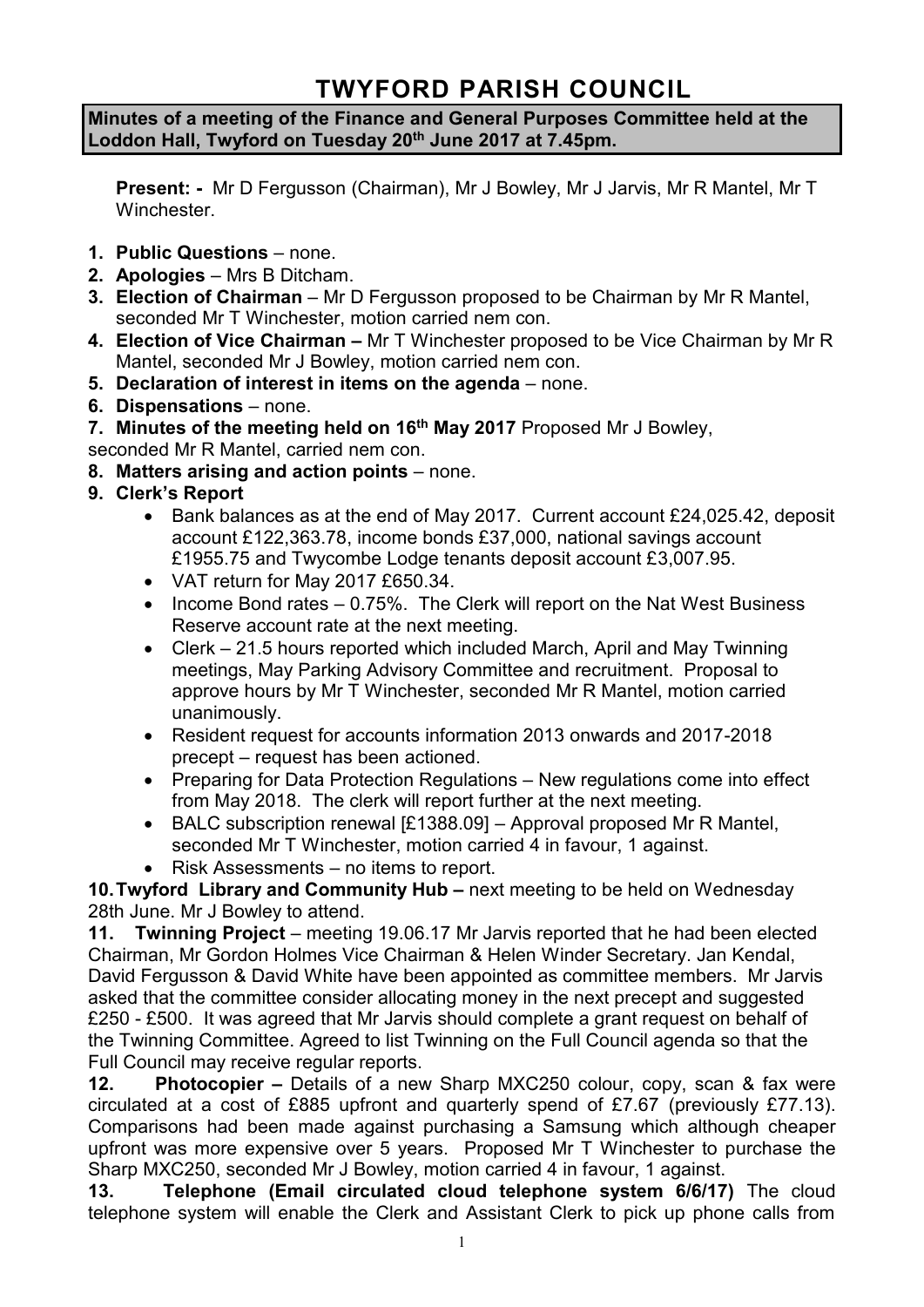their separate offices. They will also be able to transfer calls. The set up costs are £90 for an IP phone and £50 for a second hand smart phone (total £140). Monthly costs are £55.90 for broadband and calls and £11 p/m for sim card for the smart phone (total £66.90). Agreed for the £140 to be funded from the Office Expenses budget. Proposed to **RECOMMEND to Full Council** to increase the telephone budget by £350 in order to cover the increased costs. Proposed Mr R Mantel, seconded Mr T Winchester, motion carried unanimously.

**14. To review / update standing orders** – carried forward.

**15. Social media** – the clerk reported that she has set up a twitter account for the Village Fete. It is hoped that this might provide some free advertising for the event. A discussion took place on the use of social media to interact with members of the public. Agreed for the Clerk to look into the options for a Parish Council Facebook page as this could be a more appropriate way of interacting with residents. Agreed to list on the agenda at the next meeting.

### **16. Review of Policies**

Bullying and Harassment policy 23.10.12 CCTV policy adopted 22.10.13 Code of Conduct adopted 25.09.12 Complaints Procedure adopted 26.03.13 Dignity at Work/Bullying and Harassment Policy adopted 23.10.12 Disciplinary Procedure adopted 27.11.12 Document Management Procedures adopted 25.09.12 Electronic Mail Policy and Procedure adopted 14.07.12 Equal Opportunities Policy adopted 26.03.13 Financial Regulations adopted 26.04.11 Health and Safety Policy adopted 24.09.13 Investment Policy adopted 26.11.13 Pension Fund Policy adopted 26.03.13 Publishing Policy 24.03.15 Risk Management Policy adopted 22.04.14 Social Media Policy 24.03.15 Standing Orders adopted 23.04.13

Agreed for the policies to be reviewed in date order one per meeting to be circulated beforehand.

**17. Meet Your Councillor sessions –** It was agreed for the Council to have the discussion of the future of the Meet your Councillor sessions. Proposed Mr J Bowley, seconded Mr T Winchester to **RECOMMEND to Full Council** to stop having regular 'Meet Your Councillor' sessions. Motion carried 3 in favour, 2 against.

## **18. Grant requests**

18.1 Twyford Comets - Dutch exchange – awaiting accounts information.

#### **19. Correspondence circulated by email:**

19.1 Wokingham Borough Libraries Newsletter May 2017. Noted.

19.2 Invitation to Twyford, Wargrave & District Volunteer Centre's AGM, 24 May. Noted.

19.3 CIL & Infrastructure information sharing between WBC & Parishes. Noted.

19.4 BALC May 2017 eNewsletter. Noted.

19.5 Wokingham Town Council Mayor for 2017/2018. Noted.

19.6 CCB Training Events. Noted.

19.7 Me2 Club Newsletter May 2017. Noted.

19.8 Draft CIL article for Borough News. Noted.

19.9 CCB – thanks for renewal. Noted.

19.10 Action for all e-bulletin. Noted.

#### **20. Items to be considered from other Committees**

20.1 Planning and Amenities 06.06.17